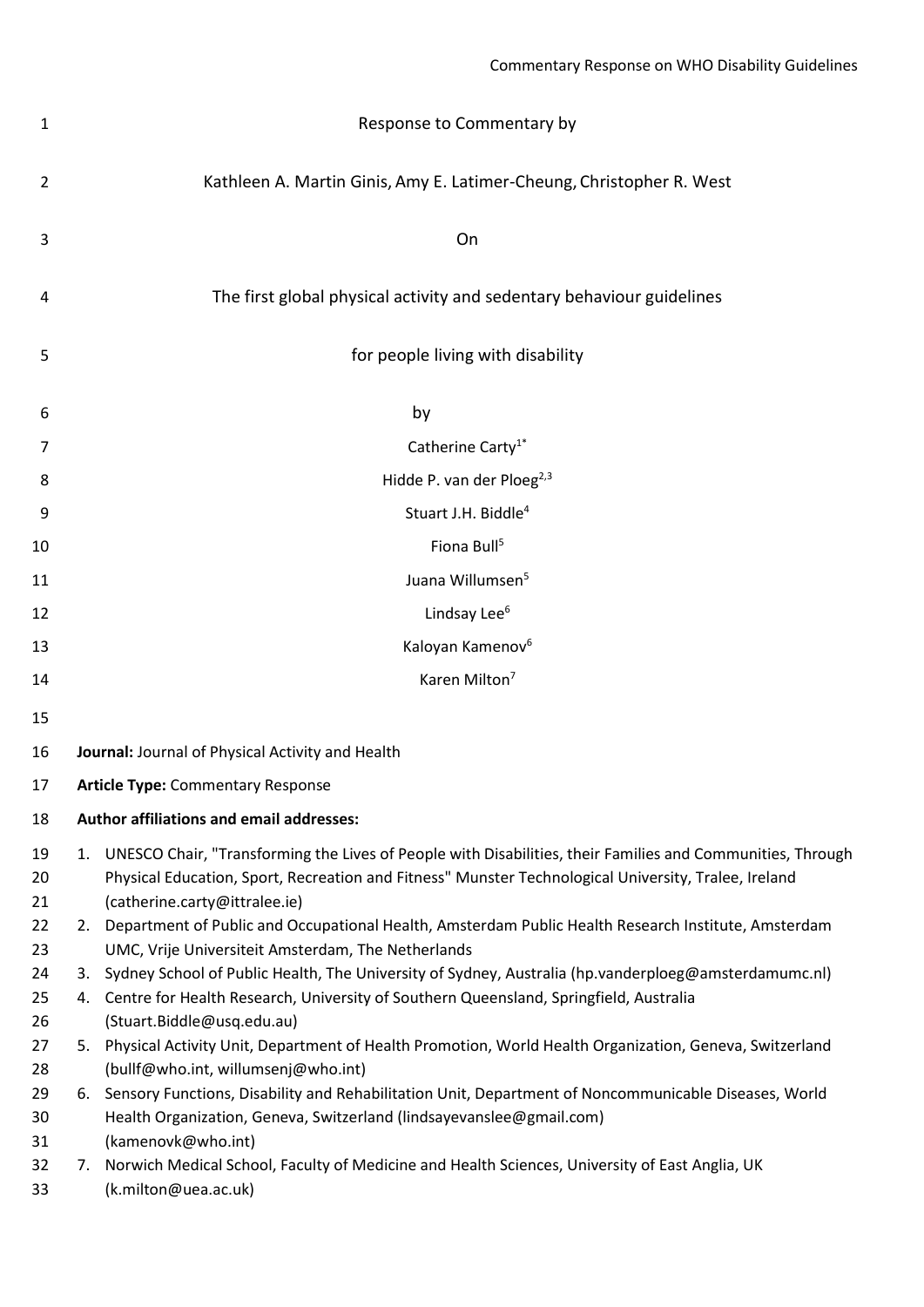- \*Author and address for correspondence
- **Date of submission:** 1<sup>st</sup> March 2021
- **Word Count=** 1031
- **Number of references** =9

 We thank Dr Martin Ginis and colleagues for their commentary on the 2020 World Health Organization (WHO) 39 Guidelines on physical activity and sedentary behaviour ('2020 Guidelines') for people living with disability<sup>1</sup>, and 40 our associated paper.<sup>2</sup> We respond here by clarifying the purpose of the guidelines, justifying the use of available evidence, and highlighting how the guidelines can advance disability inclusion.

 The 2020 Guidelines set out evidence-based recommendations on the amount and types of physical activity that 43 offer health benefits and mitigate health risks.<sup>1</sup> These guidelines have a public health focus and, like all WHO 44 guidelines, have a dual aim of improving population health and reducing inequity.<sup>3</sup> The 2020 Guidelines include specific recommendations for people living with disability, recognising this population as a key part of the global community and one which has too often been omitted in national and global recommendations. Recognising the serious impact of such exclusion, and to advance implementation of the Convention on the Rights of Persons 48 with Disabilities, the WHO now mandates the inclusion of disability in policy and guideline development.<sup>4</sup> Moreover, in accordance with WHO protocols and best practice, people with disability were involved in the 2020 guideline development process.

 We agree with Dr Martin Ginis and colleagues that there is a concerning lack of direct evidence on physical activity and sedentary behaviour specific to people living with disabilities, especially on the risks of developing chronic diseases with a large population burden (e.g. cardiovascular disease, cancers, diabetes). However, in accordance with the WHO Handbook for Guideline Development, lack of specific evidence is not sufficient justification to delay guideline development, given the known health risks of physical inactivity and sedentary behaviour. Therefore, despite gaps in direct evidence, it was deemed important and necessary to use best available evidence and expert opinion to develop specific recommendations to end exclusion and to guide action to reduce harms of physical inactivity and sedentary behaviour.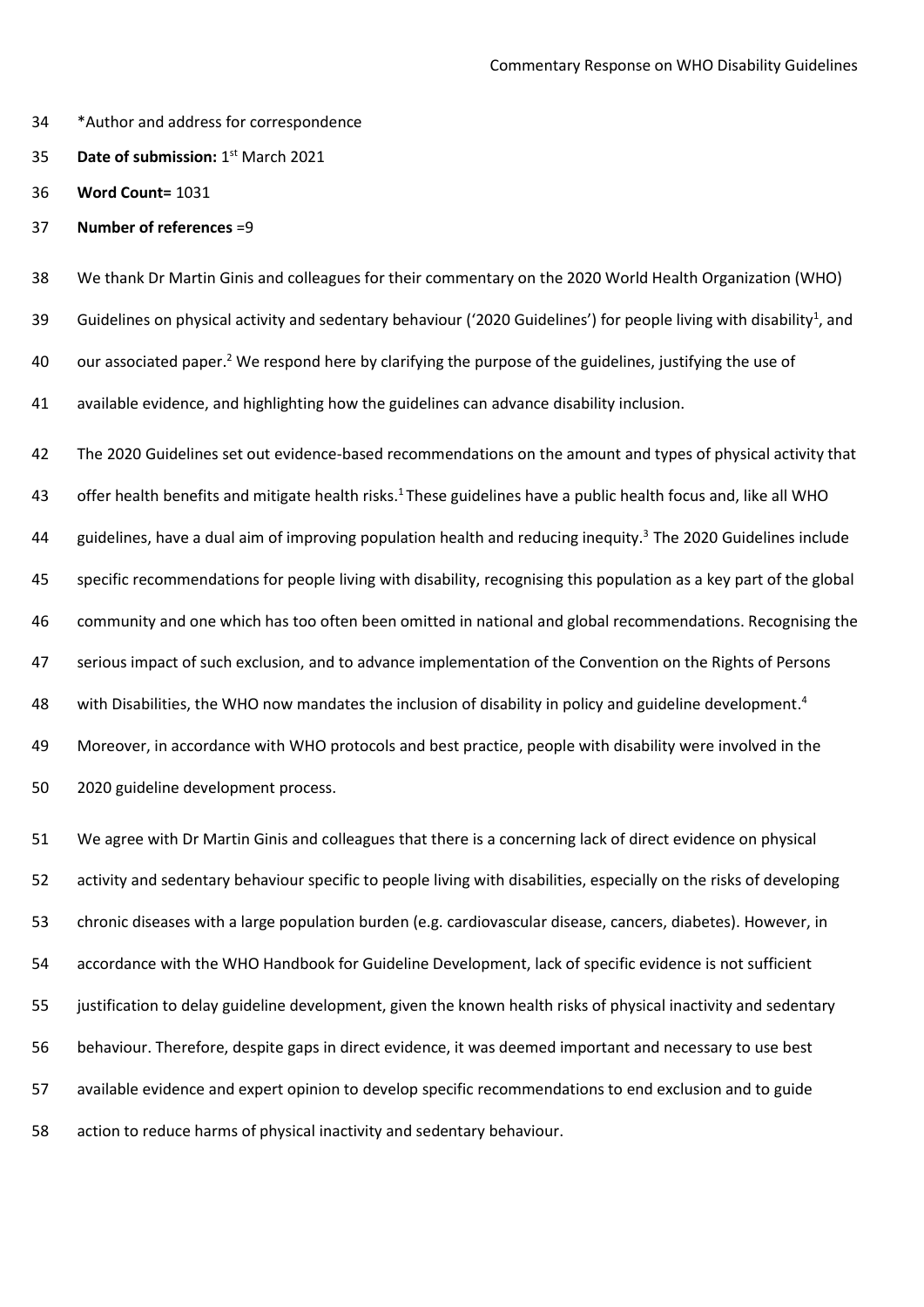The available direct evidence came from studies of people with disability relating to eight health conditions and demonstrated the benefits of physical activity for clinical health outcomes such as a reduction in pain, and 61 improved function, cognition, and quality of life.  $1,2,5$  While there was limited evidence on the optimal type, frequency, or duration of physical activity from studies focused on people with disability, there were no indications that 'undertaking regular physical activity' would not benefit most, if not all, people living with disabilities. Furthermore, there was insufficient evidence to suggest that a different threshold was more appropriate than that recommended for the general population.

 Recognising the need to extrapolate evidence from general population studies, the guidelines clearly state that the strength of the evidence was downgraded due to indirectness. Furthermore, in recognition of the diversity across the population living with disability, the WHO Guidelines included 'best practice statements' to clearly direct individuals, and where relevant care givers, to tailor the recommendations to functional ability, health status and current level of activity. These statements support the management of risk and clearly acknowledge that people living with disability "may need to consult a health-care professional or other physical activity and 72 disability specialist to help determine the type and amount of activity appropriate for them".  $^{1}$   $^{p13}$ 

 We disagree with Dr Martin Ginis and colleagues that the guidelines may inadvertently perpetuate 'ableist ideals'. The WHO Guidelines specifically highlight that any amount of physical activity is beneficial and that the recommendations should be adapted by individuals and healthcare providers, as appropriate. Careful consideration was given to the language used across the WHO Guidelines to avoid terminology that may be considered 'ableist'. For example, too frequently in literature, guidelines, and health promotion materials, 'sitting' is used in place of 'sedentary'. The WHO recommendations avoided this for reasons that are obvious to those with restricted ambulatory movement. As Dr Martin Ginis and colleagues point out, communication of the recommendations is critical, and needs to avoid ableist ideals, language, and sentiment. Done well, the communication and adoption of the WHO Guidelines can empower communities, including those living with 82 disability, to be agents of structural and systemic change enabling their right to physical activity in supportive environments.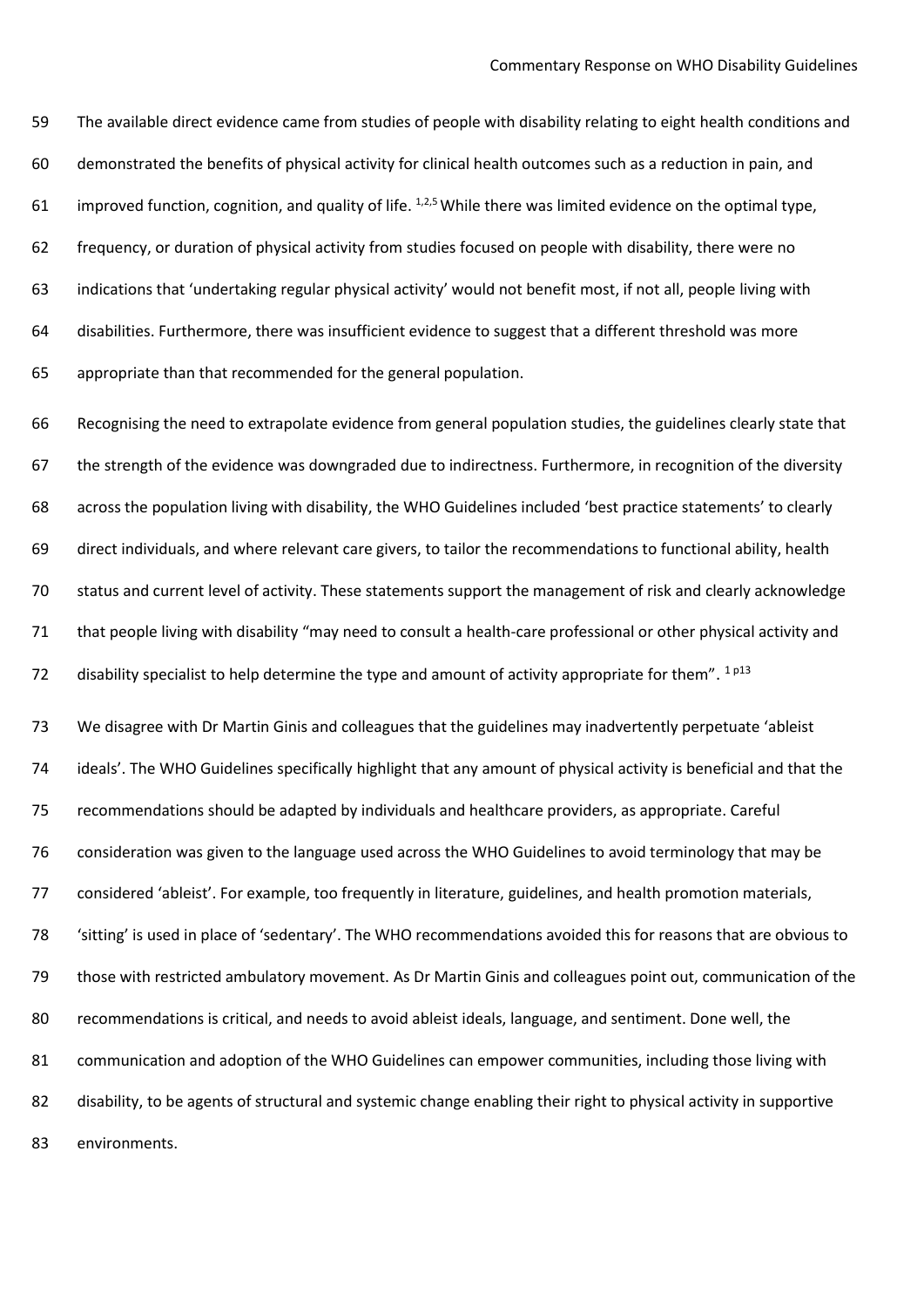Inclusion of people living with disability in the WHO Guidelines brings global attention to disability inclusion in physical activity. Continuing to exclude this population from global public health policy may perpetuate false 86 and dangerous notions such as: physical activity is not important for people with disability; people with disability 87 are too fragile to undertake physical activity; or their needs are too specific for practitioners to address. Thus 88 the inclusivity of these new WHO Guidelines positions people living with disability as active contributors in 89 global efforts to #BeActive,<sup>6</sup> and highlights that #EveryMoveCounts<sup>6</sup>- for everybody.

 We concur that the provision and opportunity for physical activity is not equal across population groups and that significant inequities exist, particularly for people living with disability. The 2020 WHO Guidelines can be used to engage stakeholders in identifying and mitigating the social and environmental determinants of health that contribute to the discrimination and frequent exclusion experienced by people living with disability. Our paper recommends ten areas for action to advance this agenda (see Carty et al., 2021).

 The new WHO Guidelines form part of a broader integrated suite of policy guidance for countries to implement 96 interventions to reduce inequality and improve health.<sup>7</sup> As a dynamic and iterative process, the development of global guidelines relies on the best available evidence at a given point in time. It enables gaps in knowledge to be highlighted and for priorities in research to be identified; and in no other area is it more evident that further 99 research is needed than in the field of physical activity and disability, in both children and adult populations.<sup>8, 9</sup> We hope that these guidelines stimulate investment in research so that future guidelines will have more evidence to draw on to advance the recommendations on physical activity and sedentary behaviour for people living with disability. In the meantime, we believe that the inclusion of recommendations for people living with disability in the WHO Guidelines is a powerful call to the physical activity and sports communities, and beyond, that people living with disability have an equal right to physical activity and health.

- 
- 
-